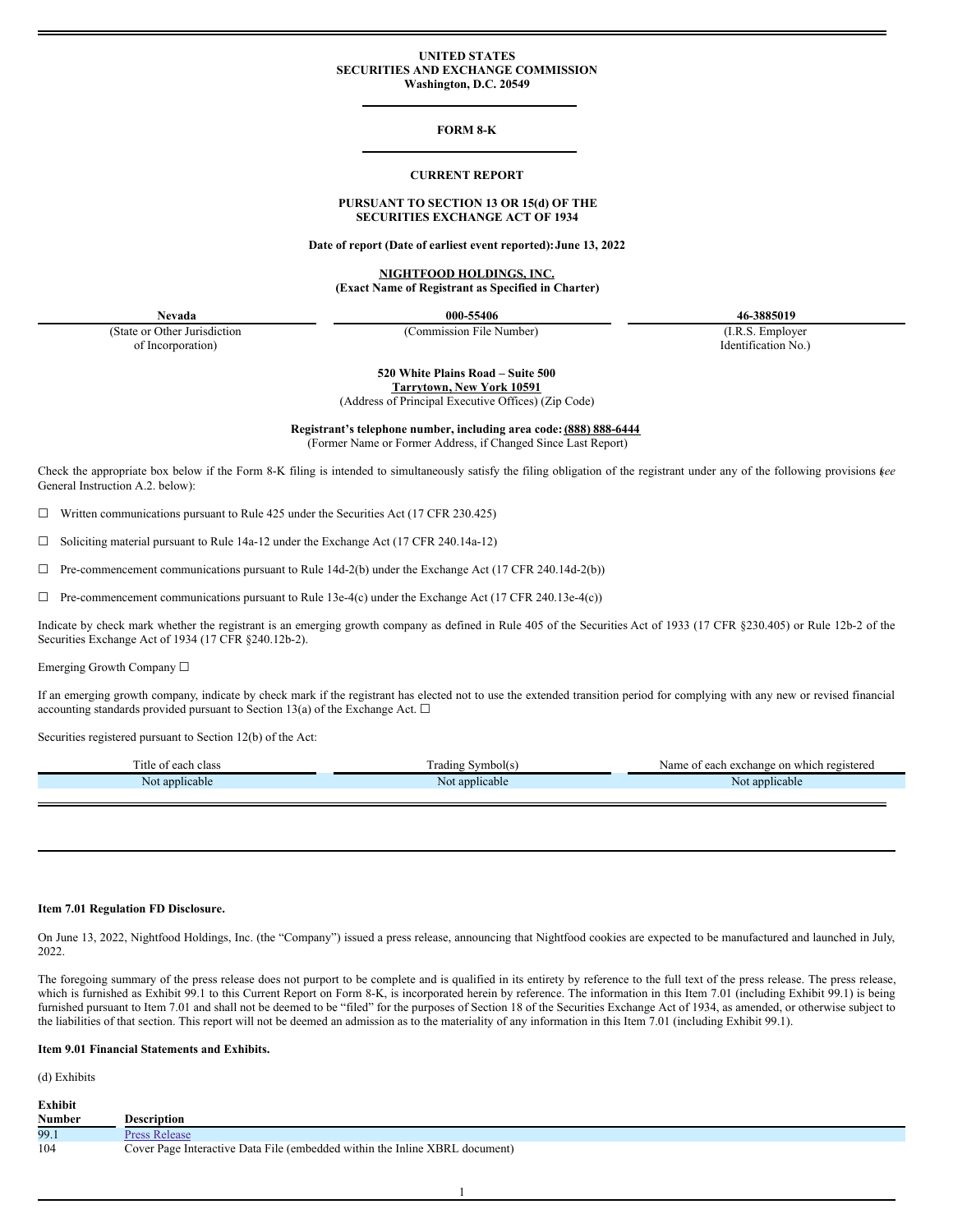# **SIGNATURES**

Pursuant to the requirements of the Securities Exchange Act of 1934, the Registrant has duly caused this report to be signed on its behalf by the undersigned thereunto duly authorized.

Date: June 13, 2022

# **NIGHTFOOD HOLDINGS, INC.**

By: /s/ Sean Folkson Name: Sean Folkson Title: Chief Executive Officer

2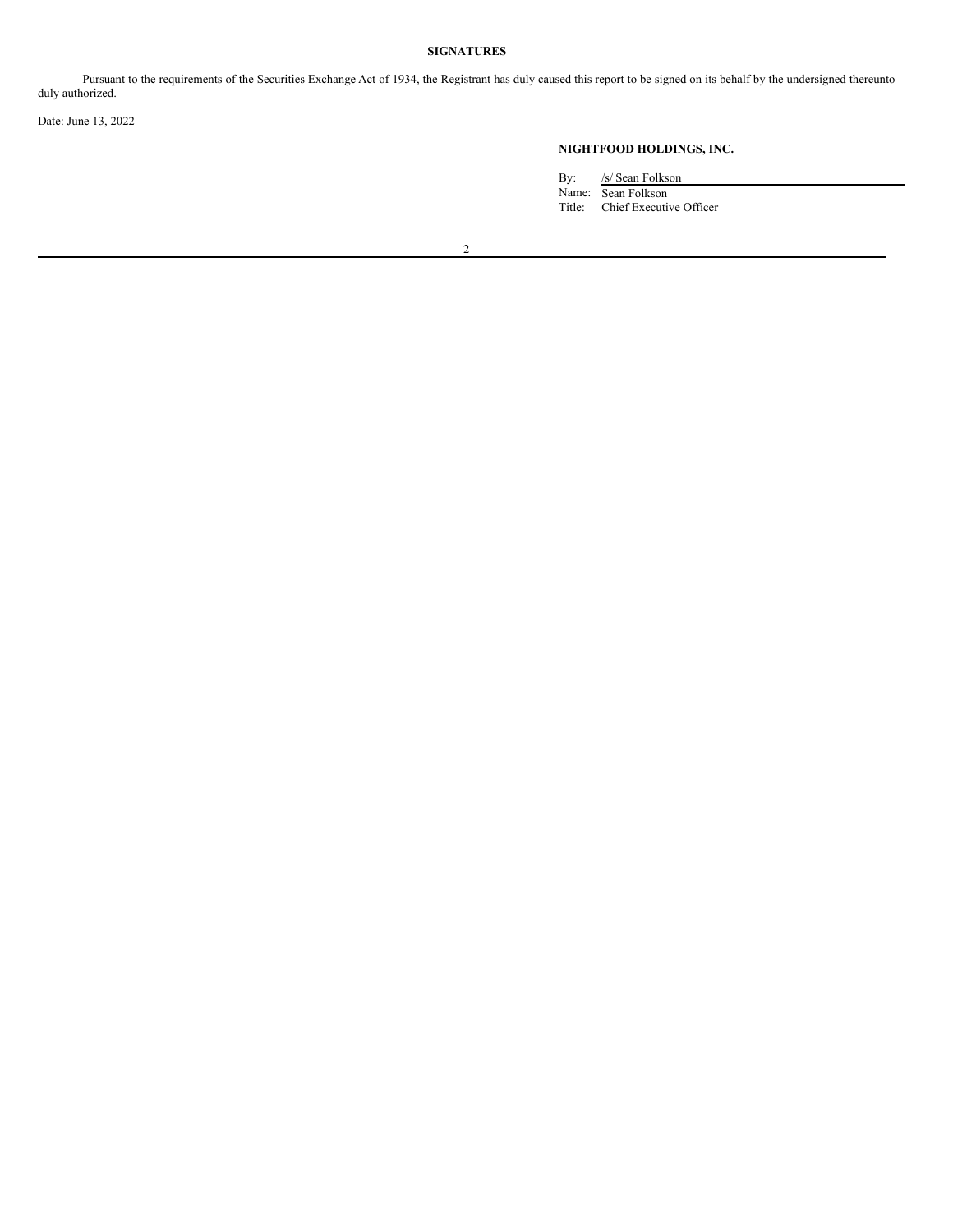# **Nightfood Sleep-Friendly Cookies Slated for July Production**

<span id="page-2-0"></span>Tarrytown, NY, June 13, 2022 - Nightfood Holdings, Inc. (OTCQB: NGTF), the sleep-friendly snack company addressing the \$50 billion Americans spend annually on nighttime snacks, today announced plans to launch Nightfood sleep-friendly cookies in July.

Nightfood's "Prime-Time Chocolate Chip" is slated to be the first variety manufactured now that recipes and production tests have been finalized for that flavor. Cherry oat and snickerdoodle flavors are also nearing development completion and are expected to be produced in either July or August.

Nightfood's sleep-friendly ice cream launched last month into hundreds of hotels in more than 40 states across the country. Significant distribution gains into thousands of additional hotel properties are projected for Nightfood ice cream in the coming months. Management believes adding additional snack formats, such as cookies, to hotel distribution will result in greater consumer trial and higher revenues per property.

One global hospitality company has already confirmed they intend to test Nightfood cookies in hotels. Management also expects to be able to leverage hotel ice cream pint sales data to facilitate the cookie rollout in other chains.

Additionally, Management believes significant distribution opportunities exist for Nightfood sleep-friendly cookies as a dessert on overnight international flights. Talks are currently ongoing with a major airline catering company which services many of the world's largest international carriers.

"With our national ice cream hotel rollout now fully underway, we believe it's time to take advantage of expansion into additional formats," remarked Nightfood CEO Sean Folkson. "Like our ice cream, there is no sacrifice of taste or texture for consumers making a better nighttime snack choice. These are delicious cookies, which were specifically formulated to be both healthier and more sleep-friendly. That makes them a natural fit for hotels. And now, even hotels that don't have ice cream freezers will be able to make Nightfood snacks available to their guests."

Nightfood's cookies are gluten-free and nut-free. An oat flour base was chosen because oats are naturally rich in melatonin. Date syrup was selected as a sweetener due to its higher anti-oxidant content and lower glycemic index, as well as other reported health benefits.

Compared to leading cookie brands, each serving of Nightfood sleep-friendly Prime-Time Chocolate Chip cookies contains approximately 40% less sugar, 40% less fat, 20% fewer calories, 200% more protein, and 500% more fiber. Each serving will also deliver 500mcg of vitamin B6, 500mg of inositol, and 250mg of jujube powder, along with other nutrients and ingredients selected to provide a more sleep-friendly nutritional profile for anybody snacking at night.

## **About Nightfood**

Nightfood is pioneering the category of sleep-friendly nighttime snacking.

Over 80% of Americans snack regularly at night, resulting in an estimated 700 million nighttime snack occasions weekly, and an annual spend on night snacks of over \$50 billion. The most popular choices are ice cream, cookies, chips, and candy. Recent research confirms such snacks, in addition to being generally unhealthy, can impair sleep, partly due to excess fat and sugar consumed before bed.

Nightfood's sleep-friendly snacks are formulated by sleep and nutrition experts to contain less of those sleep-disruptive ingredients, along with a focus on ingredients and nutrients that research suggests can support nighttime relaxation and better sleep quality.

The brand is currently focused on establishing widespread national distribution of its sleep-friendly snacks in the high-margin hotel vertical. Leveraging a relationship with a global hospitality company, Nightfood began rolling into hotels across the United States in May 2022. Management believes hotels have an obligation to help guests achieve better sleep, and one way to do that is through the snacks hotels curate for sale in their grab-and-go lobby shops.

With an estimated 56,000 hotels across the United States, national distribution is expected to lead to profitability, consumer adoption of the nighttime snack category, and a strategically defensible position from which category leadership can be maintained.

Questions can be directed to investors@Nightfood.com

By signing up at ir.nightfood.com, investors can receive updates of filings and news releases in their inbox.

### **Forward Looking Statements:**

This current press release contains "forward-looking statements." Statements in this press release which are not purely historical (including, but not limited to statements that contain words such as "will," "believes," "plans," "anticipates," "expects" and "estimates") are forward-looking statements and include any statements regarding beliefs, plans, expectations or intentions regarding the future, including but not limited to, sales projections, potential customers, any products sold or cash flow from operations.

Actual results could differ from those projected in any forward-looking statements due to numerous factors. Such factors include, among others, (a) the inherent uncertainties associated with distribution of our products, (b) the market acceptance of our products at all levels of distribution and sale, including retail purchasers, wholesalers and hotel chains, (c) the success and commitment of our distribution partners to access distribution channels and successfully engage with sellers of our products, including, supermarkets and hotel chains, and our success in obtaining purchase orders from hotel chains, supermarkets and others, (d) competition from existing and new companies and products and (e) difficulties associated with obtaining financing on acceptable terms . These forward-looking statements are made as of the date of this news release, and we assume no obligation to update the forward-looking statements, or to update the reasons why actual results could differ from those projected in the forward-looking statements. Although we believe that the beliefs, plans, expectations and intentions contained in this press release are reasonable, there can be no assurance that such beliefs, plans, expectations or intentions will prove to be accurate. Investors should consult all of the information set forth herein and should also refer to the risk factors disclosure outlined in our most recent annual report for our last fiscal year, our quarterly reports, and other periodic reports filed from time-to-time with the Securities and Exchange Commission.

#### **Media Contact:**

Simon Dang simon@nightfood.com 718-635-2949

### **Investor Contact:**

Stuart Smith